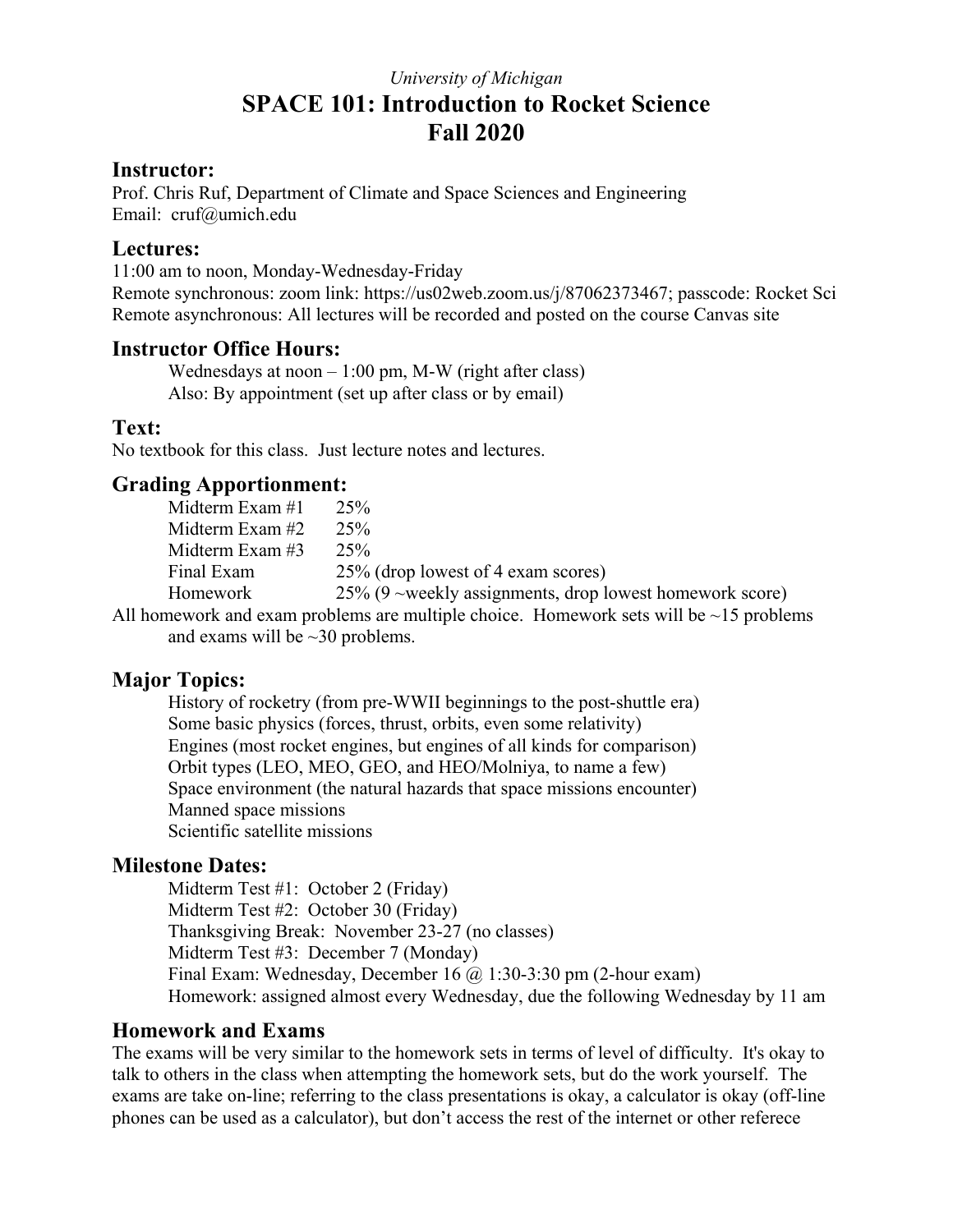material. I will have a review session before each exam and a recap of the answers after each exam. Questions or concerns about specific problems can be raised during the recap or later.

# **Religious Absence**

Students who expect to miss classes as a consequence of their religious observance will be provided with a reasonable alternative opportunity to make up any missed academic work. It is the obligation of students to provide the instructor with reasonable notice of the dates on which they will be absent. We will determine a mutually agreeable make up opportunity within the boundaries of the class.

# **School-Function-Related Absence**

If you are traveling with a U-M sports team or attending a research conference or other schoolrelated activity, we will make arrangements to accommodate missed academic work. It is the obligation of students to provide the instructor with reasonable notice of the dates on which they will be absent. We will determine a mutually agreeable make up opportunity within the boundaries of the class.

# **Disability Access**

If you think you may need an accommodation for a disability, then please inform the instructor early in the term. You should contact the Services for Students with Disabilities (SSD) office to be issued a Verified Individual Services Accommodation (VISA) form, to be given to the instructor. We will do everything we possibly can to accommodate all such requests.

# **Student Sexual Misconduct Policy**

Title IX prohibits discrimination on the basis of sex, which includes sexual misconduct – including harassment, domestic and dating violence, sexual assault, and stalking. We understand that sexual violence can undermine students' academic success and we encourage anyone dealing with sexual misconduct to talk to someone about their experience, so that they can get the support they need. Confidential support and academic advocacy can be found with the Sexual Assault Prevention and Awareness Center (SAPAC) on their 24-hour crisis line 734-936-3333 and at https://sapac.umich.edu. Alleged violations can be reported to the Office for Institutional Equity (OIE) at insitutional.equity@umich.edu

## **Student Mental Health and Wellbeing**

If you or someone you know is feeling overwhelmed, depressed, and/or in need of support, then services are available. For help, please contact Counseling and Psychological Services (CAPS) at 734-764-8312 or online at https://caps.umich.edu. You may also consult University Health Service (UHS) at 734-764-8320 and at https://www.uhs.umich.edu/mentalhealthsvcs, or for alcohol or drug concerns, see www.uhs.umich.edu/aodresources. For a listing of other mental health resources available on and off campus, visit http://umich.edu/~mhealth/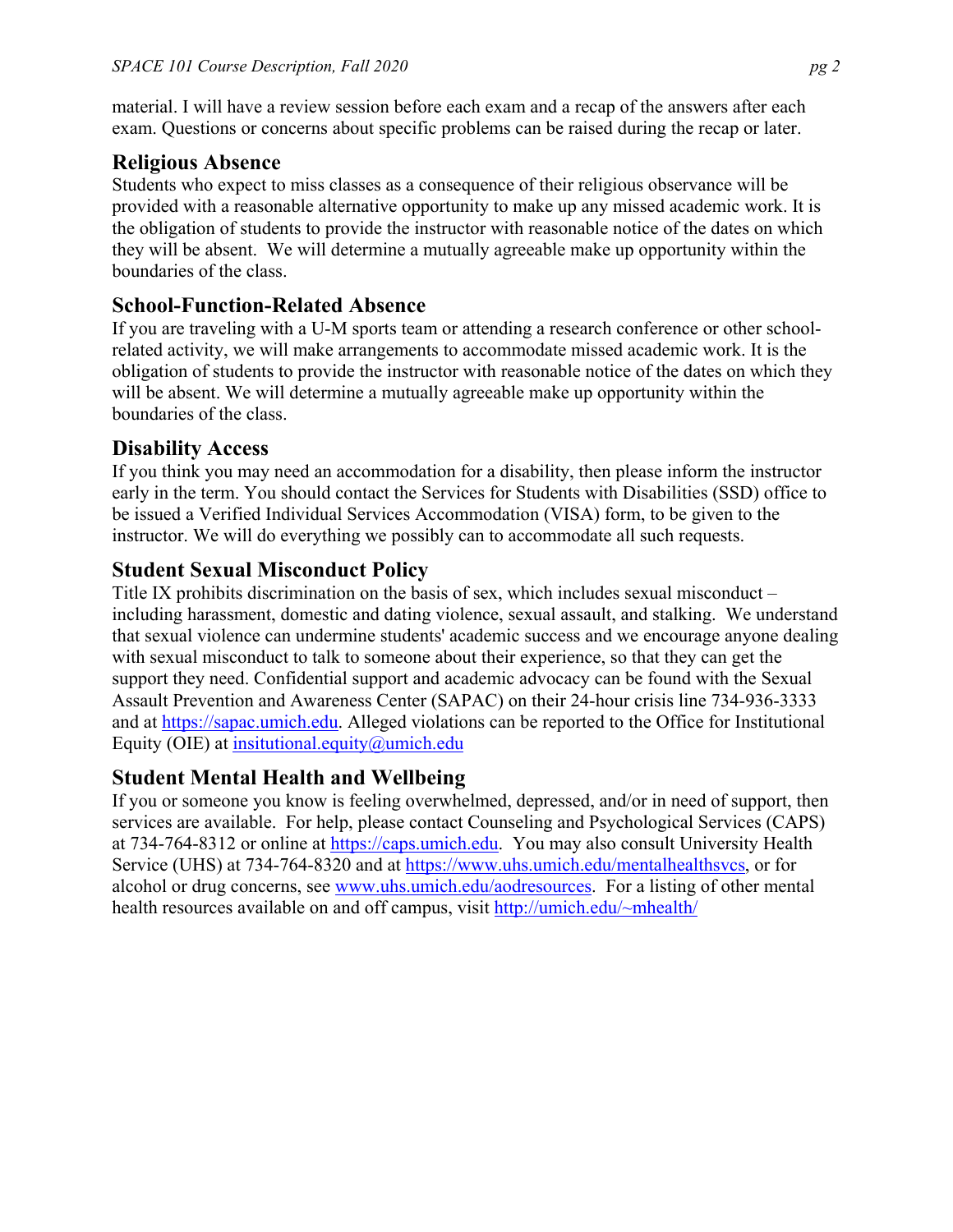# **SPACE 101 Course Outline (Fall 2020)**

| Date                  | $\#$           | Topic                                                          | <b>HW</b> due date |
|-----------------------|----------------|----------------------------------------------------------------|--------------------|
| $M$ Aug 31            | 1              | Course administrative overview                                 |                    |
| W Sep 2               | $\overline{2}$ | Course content overview                                        |                    |
| F Sep 4               | 3              | Space program in the USA, satellite of the week (SotW)         |                    |
| M Sep 7               | 4              | History: rocketry before WW II                                 |                    |
| W Sep 9               | 5              | Rocket science: force, acceleration, velocity, and position    |                    |
| $F$ Sep 11            | 6              | Science Application of the Week                                |                    |
| M Sep 14              | $\tau$         | History: rocketry during WW II                                 |                    |
| W Sep 16              | 8              | Rocket science: forces, vectors, and drag                      | HW#1               |
| $F$ Sep 18            | 9              | Satellite Application of the Week                              |                    |
| M Sep 21              | 10             | History: the Space Race begins                                 |                    |
| W Sep 23              | 11             | Rocket science: thrust                                         | <b>HW#2</b>        |
| $F$ Sep 25            | 12             | Science Application of the Week                                |                    |
| M Sep 28              | 13             | History: Space Race successes and failures                     |                    |
| W Sep 30              | 14             | Review for midterm exam $#1$                                   | HW#3               |
| F Oct 2               |                | Midterm Test #1 (in class)                                     | Exam #1            |
| M Oct 5               | 15             | History: Going to the Moon                                     |                    |
| W Oct 7               | 16             | Rocket science: Orbital mechanics                              |                    |
| $F$ Oct 9             | 17             | Satellite Application of the Week; recap of exam #1            |                    |
| M Oct 12              | 18             | The Earth as a Planet                                          |                    |
| W Oct 14              | 19             | Rocket science: engine physics                                 | HW#4               |
| $F$ Oct 16            | 20             | <b>Toy Rockets</b>                                             |                    |
| M Oct 19              | 21             | History: Life after Apollo (Soyuz, Skylab, Shuttles)           |                    |
| W Oct 21              | 22             | Rocket science: Orbits                                         | <b>HW#5</b>        |
| $\mathbb F$ Oct 23    | 23             | Science Application of the Week                                |                    |
| M Oct 26              | 24             | History: modern NASA spaceflight                               |                    |
| W Oct $\overline{28}$ | 25             | Review for midterm exam #2                                     | <b>HW#6</b>        |
| $F$ Oct 30            |                | Midterm Test #2 (in class)                                     | Exam #2            |
| M Nov 2               | 26             | History: modern commercial spaceflight                         |                    |
| W Nov 4               | 27             | Rocket engines, pt 1: solid v liquid rocket engines            |                    |
| $\mathbb F$ Nov 6     | 28             | Satellite Application of the Week; recap of exam #2            |                    |
| M Nov 9               | 29             | Rocket engines, pt 2: basics of engine and nozzle design       |                    |
| W Nov 11              | 30             | Rocket science: ion engines                                    | <b>HW#7</b>        |
| $F$ Nov 13            | 31             | Science Application of the Week                                |                    |
| M Nov 16              | 32             | Rocket science: advanced propulsion techniques                 |                    |
| W Nov 18              | 33             | Rocket science: guidance and control                           | HW #8              |
| $F$ Nov 20            | 34             | Satellite Application of the Week                              |                    |
|                       |                | <b>Thanksgiving Break, no class</b>                            |                    |
| $M$ Nov 30            | 35             | Space weather effects: near-Earth space considerations         |                    |
| W Dec 2               | 36             | Asteroids and near-Earth objects; Planetary space environments | HW #9              |
| F Dec 4               | 37             | Review for midterm exam #3                                     |                    |
| M Dec 7               |                | Midterm Test #3 (in class)                                     | Exam #3            |
|                       |                |                                                                |                    |
| W Dec 16              |                | Final Exam, $1:30 - 3:30$ pm (per schedule)                    | Final Exam         |